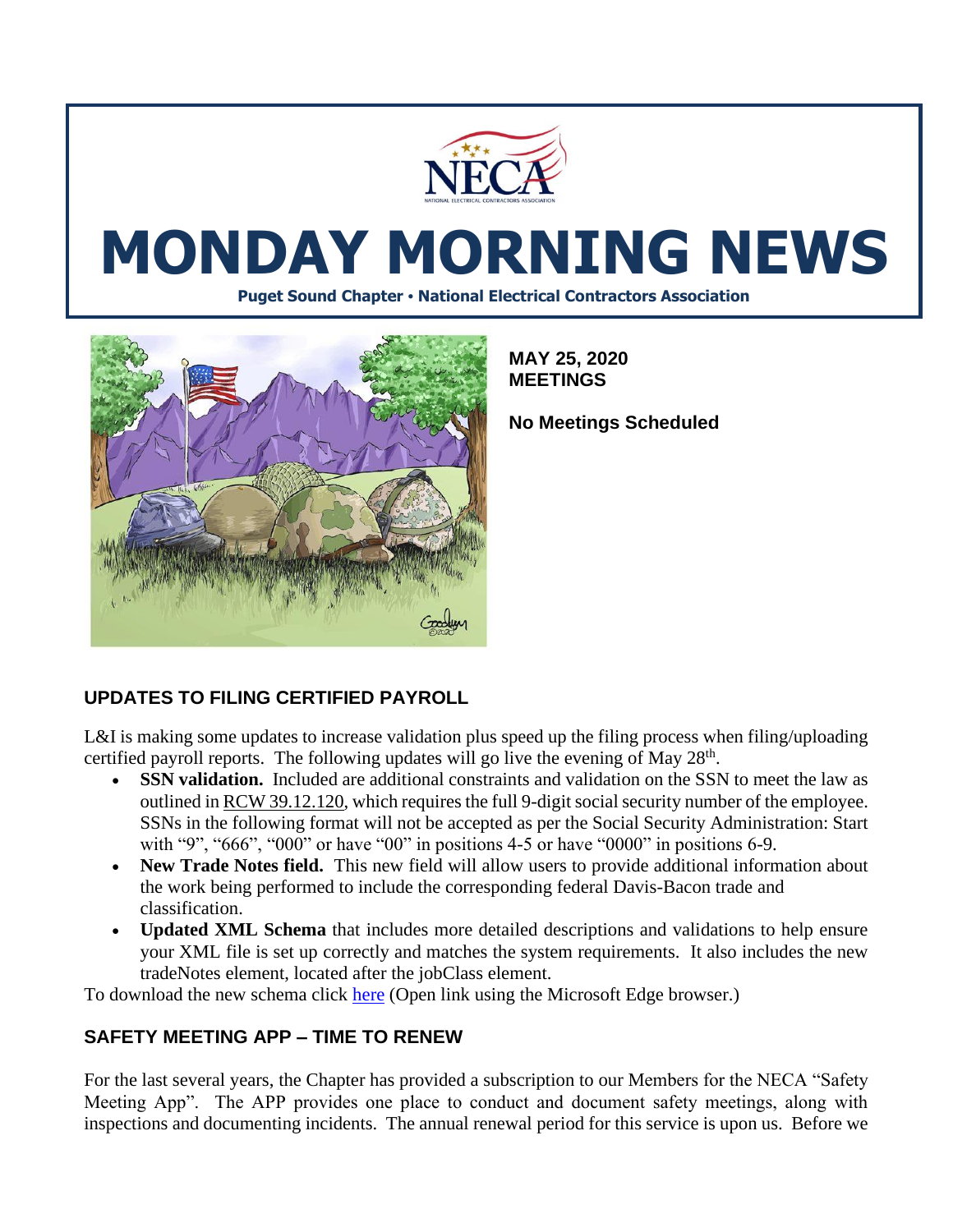renew the subscription for our Members, please respond to PSC, NECA Director of Safety, Justin Thayer. Let him know if your firm is interested in the single user or the multi-user option. You can also go to <https://www.necanet.org/neca-safety-meeting-app> to see what the APP has to offer. If you would like Justin or a representative from the NECA Safety Meeting APP to provide you with more information on the APP, please reach out to Justin at [justin@necaseattle.org.](mailto:jamie@necaseattle.org)

# **CYBERSECURITY MATURITY MODEL CERTIFICATION - NOTICE**

While in the past contractors were personally responsible for certifying the strength of their cybersecurity protocols that would hold sensitive information associated with DOD projects, the new regulations instituted by the Cybersecurity Maturity Model Certification (CMMC) will require third-party certification (authorized by the CMMC Accreditation Body) of a contractor's compliance.

NECA recommends all contractors, who bid on or perform Department of Defense work, should immediately begin to learn the requirements and certification process required by this new regulation. In addition, contractors should identify a trusted third-party certifier to perform a review of their systems. The sooner contractors begin to understand and address this certification process, the better positioned they will be when formal RFIs and RFPs require various levels of certification.

To view the notice click [here](https://www.necanet.org/docs/default-source/default-document-library/cmccnotice.pdf)

# **ENTERPRISE OFFERS NECA MEMBERS EXCELLENT SERVICE AND A FREE FLEET ANALYSIS**

Enterprise Fleet Management helps clients through proactive fleet management programs, working with companies that have between 15 and 125 vehicles. With programs that cover every facet of fleet management, from acquisition through disposal, Enterprise functions as a full-time fleet manager. How do they do it? They fund themselves through leveraging their buying power, increasing efficiency through optimum vehicle replacement schedules, instituting reliable maintenance programs, safeguarding fuel economy and fuel purchases and increasing gains on the resale of older vehicles. The goal is not to drastically change what you are doing now, but rather to enhance opportunities to improve your bottom line and minimize your headaches.

Based upon your unique needs, NECA Members can meet with a local Enterprise Fleet Management Account Team who will recommend services to help your company quickly and easily establish a costeffective fleet program aimed at reducing all fleet-related costs. The menu of products and services includes everything from vehicle acquisition to disposal, and Enterprise can also help NECA Members improve cash flow, lower costs, and expand credit lines.

For more information, visit **[www.efleets.com](https://www.efleets.com/en/build-a-better-fleet.html)** or call toll-free, 1.877.23.FLEET.



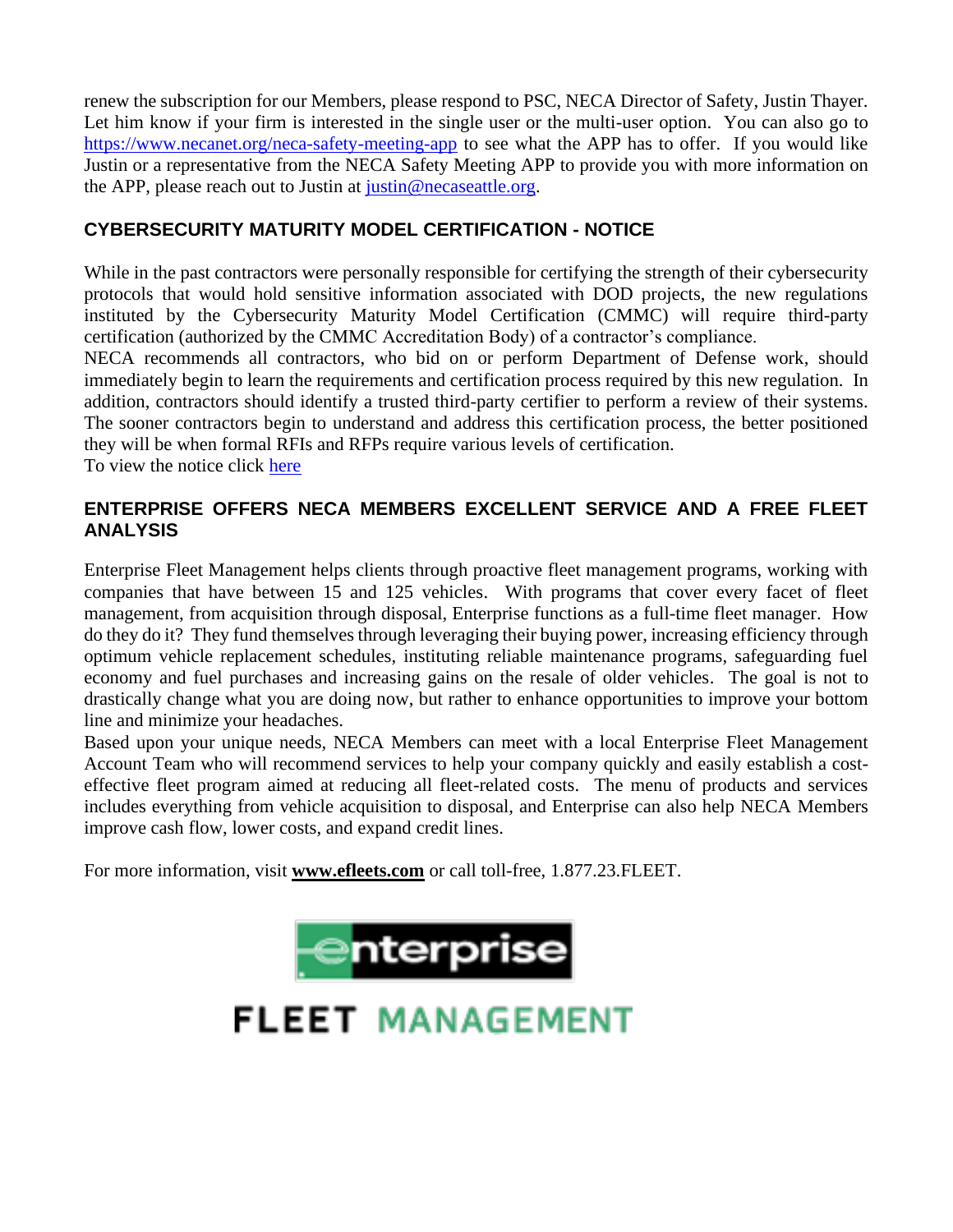# **WHAT ARE JAY INSLEE'S REELECTION CHANCES IN 2020?**

With Governor Jay Inslee up for reelection this November, what are his chances of winning a third term? Inslee's [slimmest margin of victory](https://ballotpedia.org/Jay_Inslee) occurred when he was first elected governor in 2012, edging out former state Attorney General Rob McKenna 51% to 48%. He handily won reelection in 2016 over challenger Bill Bryant by a 54% to 45% margin.

According to recent data [gleaned from polling firm SurveyUSA,](https://projects.fivethirtyeight.com/polls/governor/washington/) 2020 could see him top even 2016's lofty numbers, leading the top four Republican candidates by over 20 points each.

Matched up against anti-tax activist Tim Eyman, Inslee currently holds a 60% to 31% lead in SurveyUSA's polling. The gaps between him and former Bothell Mayor Joshua Freed (57% to 30%), state Sen. Phil Fortunato (56% to 34%), and Republic Police Chief Loren Culp (56% to 31%) are similarly wide.

"It's an uphill battle for any Republican candidate to win statewide," Scott McClellan, a political analyst and former press secretary under President George W. Bush, said. "I would not run against Governor Inslee, and if somebody came to me and said, I'll pay you a million dollars, you know, I'd say you're wasting a million dollars."

**ON THIS DAY IN HISTORY 1927–** [Henry Ford](https://www.history.com/topics/henry-ford) and his son Edsel drive the 15 millionth [Model](https://www.history.com/topics/model-t)  [T](https://www.history.com/topics/model-t) Ford out of their factory, marking the famous automobile's official last day of production. More than any other vehicle, the relatively affordable and efficient Model T was responsible for accelerating the automobile's introduction into American society during the first quarter of the 20th century. Introduced in October 1908, the Model T—also known as the "Tin Lizzie"—weighed some 1,200 pounds, with a 20-horsepower, four-cylinder engine. It got about 13 to 21 miles per gallon of gasoline and could travel up to 45 mph. Initially selling for around \$850 (around \$20,000 in today's dollars), the Model T would later sell for as little as \$260 (around \$6,000 today) for the basic no-extras model.